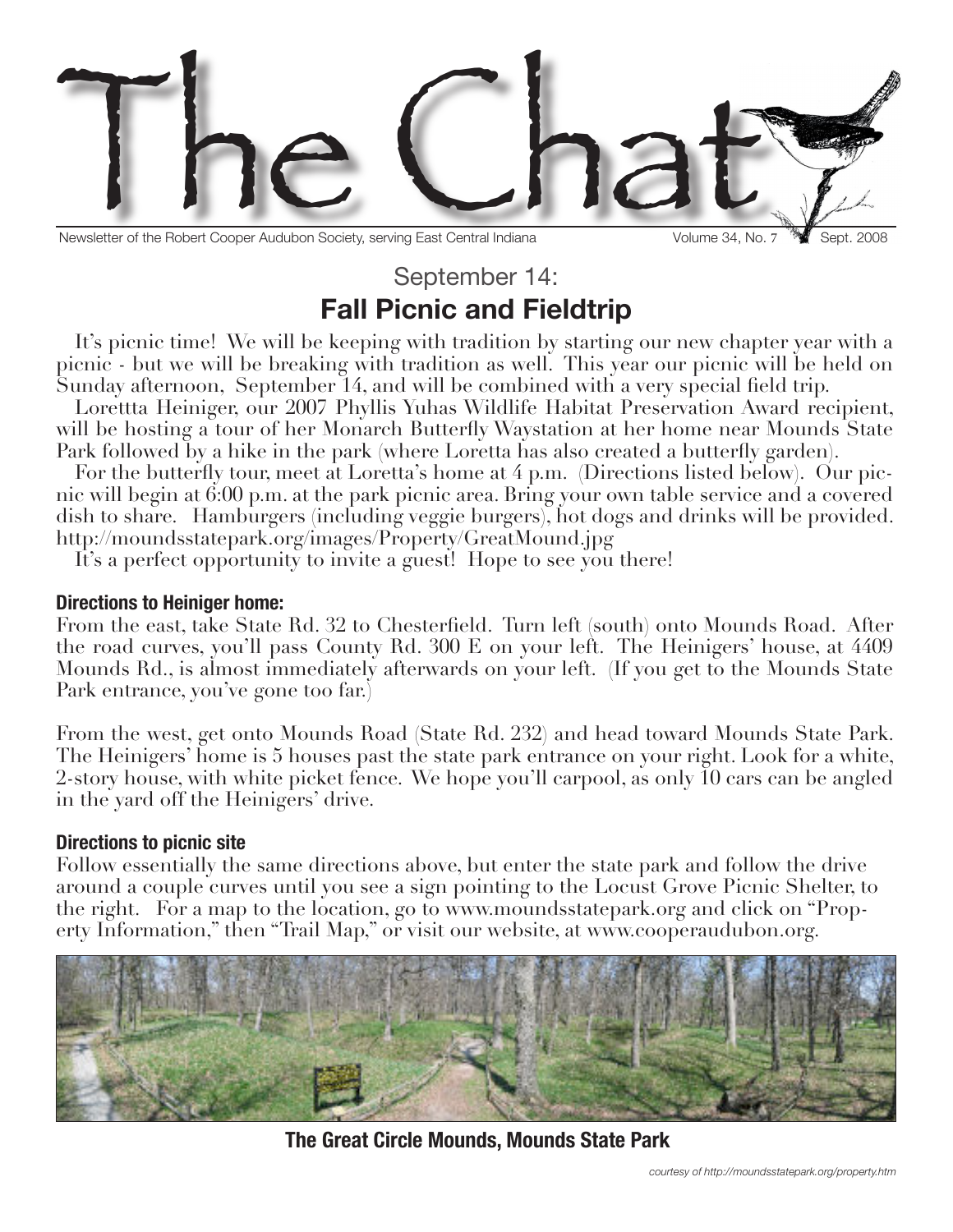# Living Lightly Fair



Mark your calendars: Living Lightly – A Resource Fair for Sustainable Lifestyles – is nearly here!

The second annual Living Lightly Fair will happen on Saturday, September 20, at Minnetrista. In one very full day you'll get to explore practical ways to live more sustainably, through nearly two dozen speakers and displays by dozens of vendors and exhibitors.

The fair will also have great music and special events

for kids.

Admission to the fair will be FREE, thanks to the generous support of community sponsors. The only thing you'll have to pay for will be your meals. Light breakfast foods, lunch, and dinner will all be available on-site. If you really want to be sustainable, bring your own washable plates, cups, and utensils!

See p. 3 for the schedule of events. Better yet, go to www.livinglightlyfair.org for complete information. Bring the entire family and friends!

Many thanks go to Minnetrista for accepting the baton from our chapter in making the fair happen this year. Working with a halfdozen Living Lightly veterans from last year's fair and several new volunteers, Minnetrista staff have offered their facilities, their time, and their many talents to host what we expect to be a wonderful second year for the Living Lightly Fair!

# **Volunteer Opportunity**

Dozens of volunteers are needed for the fair. If you'd like to contribute to one of the most exciting events to come to East Central Indiana, email interngarden@minnetrista.net.

At Living Lightly you'll get:

- Speaker presentations
- Green marketplace
- Outdoor concerts
- Children's activities
- Local foods
- Practical, inspiring tips for living more sustainably!

Saturday, Sept. 20 9 a.m. – 9 p.m. At Minnetrista, in Muncie

Go to www.livinglightlyfair.org for more information

# **FAQ: Biriding Basics**

Q. Will birds suffer if feeders go empty?

A. Natural food supplies are typically exhausted during winter, as birds consume all the seeds and fruits at one location before moving on to the next. Similarly, if backyard feeders go empty while homeowners are on vacation, birds will look elsewhere for food. If your neighbors are also providing food, birds from your feeders will likely spend more time feeding there. Since feeders only supplement natural foods, most species will not suffer if feeders go empty for days or even weeks at a time.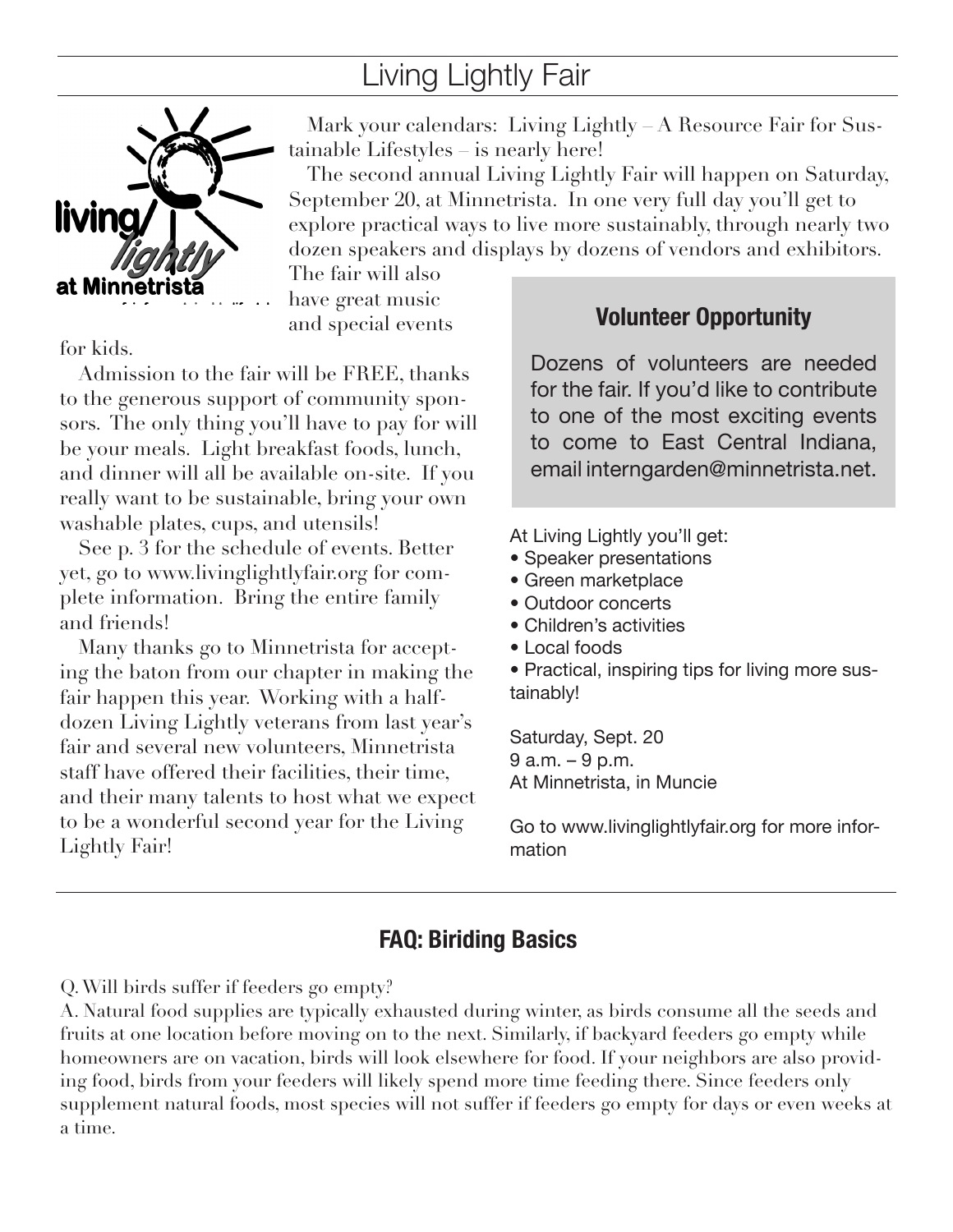# **Living Lightly 2008 Schedule of Events**

For full details, visit www.livinglightlyfair.org

#### **Throughout the day:**

- 9:00 a.m. 6:00 p.m.: GREEN MARKETPLACE Dozens of vendors and exhibitors of goods and services supporting a sustainable lifestyle.
- CHILDREN'S ACTIVITIES games and activities at 5 stations, to help kids explore energy and the environment.

# 9:00-10:30 - LOCAL LEADERS ROUNDTABLE

Local government leaders discuss their accomplishments and visions for creating more sustainable lifestyles in East Central Indiana.

9:30-10:30 CONCURRENT PRESENTATIONS:

- **Every Drop Counts** rain barrel workshop with Shareen Wagley, Muncie Sanitary District
- x **Green Investing**  Jamie Wright & Terry Blaker, First Merchants Bank
- x **Advancing a Sustainable Vision for Indiana**  Jesse Kharbanda, Hoosier Environmental Council

#### 10:45 -11:45 KEYNOTE TALK:

#### **The Apollo Alliance and the Green Economy**

**Jerome Ringo** is president of the Apollo Alliance, a coalition of labor, environmental, national security, civil rights and business leaders fighting to make America independent from foreign energy in 10 years. He is a champion of environmental justice and vocal advocate of clean energy who has worked to diversify the environmental movement and find real solutions to our energy crisis.





#### 11:45 a.m. - 1:15 p.m. LUNCH & **MALCOLM DALGLISH** CONCERT

Sit and relax over lunch to the music of Malcolm Dalglish. This Indiana musician is known for his work with folk choirs, dulcimers, and more.

1:15-2:15 CONCURRENT PRESENTATIONS:

- The Giant (off-the-grid living in a Pendleton ecohouse) - Sue Blakely and Vic Cook
- x **Mass Transit in Indiana**  Ehren Bingaman, CIRTA
- **Tips for a Green Garden & Backyard** Lynn Jenkins, *Indiana Living Green Magazine*
- x **Using and Reusing Glass Canning Jars** Lauren Devine, Jarden Home Brands

# 2:30-3:30 CONCURRENT PRESENTATIONS:

- x **Living off-grid with alternative energy**  Eric Cotton, ECI Wind and Solar
- **Active Transit for Public Health Kim Irwin, Health by Design**
- x **A Food Alliance Worth Building**  Susan Haller, Indiana Foodways Alliance

## 3:45-4:45 CONCURRENT PRESENTATIONS:

x **Artist Talk: Steven Siegel** will share images of his large-scale sited works, made of both preand post-consumer materials, and will speak about his inspirations and beliefs, and how they influence his art. See stevensiegel.net for a preview of his work.



- x **Smart Growth and Fall Creek Place** Sanford Garner, A2SO4 design firm
- **Community Supported Agriculture: Your Local Food Source** - Dan Perkins, Victory Acres Farm

#### 5:00-6:00 CONCURRENT PRESENTATIONS:

- **Green Remodeling Phil Seybold, Cope Environmental Center**
- **Greening Your Business Clint Childress, Draper, Inc.**
- **Growing Local, Growing Organic Dave Ring, organic** farmer and owner/manager of the Downtown Farm Stand

#### 6:00-7:00 - DINNER AND **THE GREAT DIVIDE** CONCERT Dine on Afghan fare and listen to the three-part harmony of The Great Divide, local favorites known for their eclectic mix of rock, jazz, bluegrass, country, swing, folk, old-timey, and gospel.

### 7:00 - FEATURED CONCERT: **CARRIE NEWCOMER**